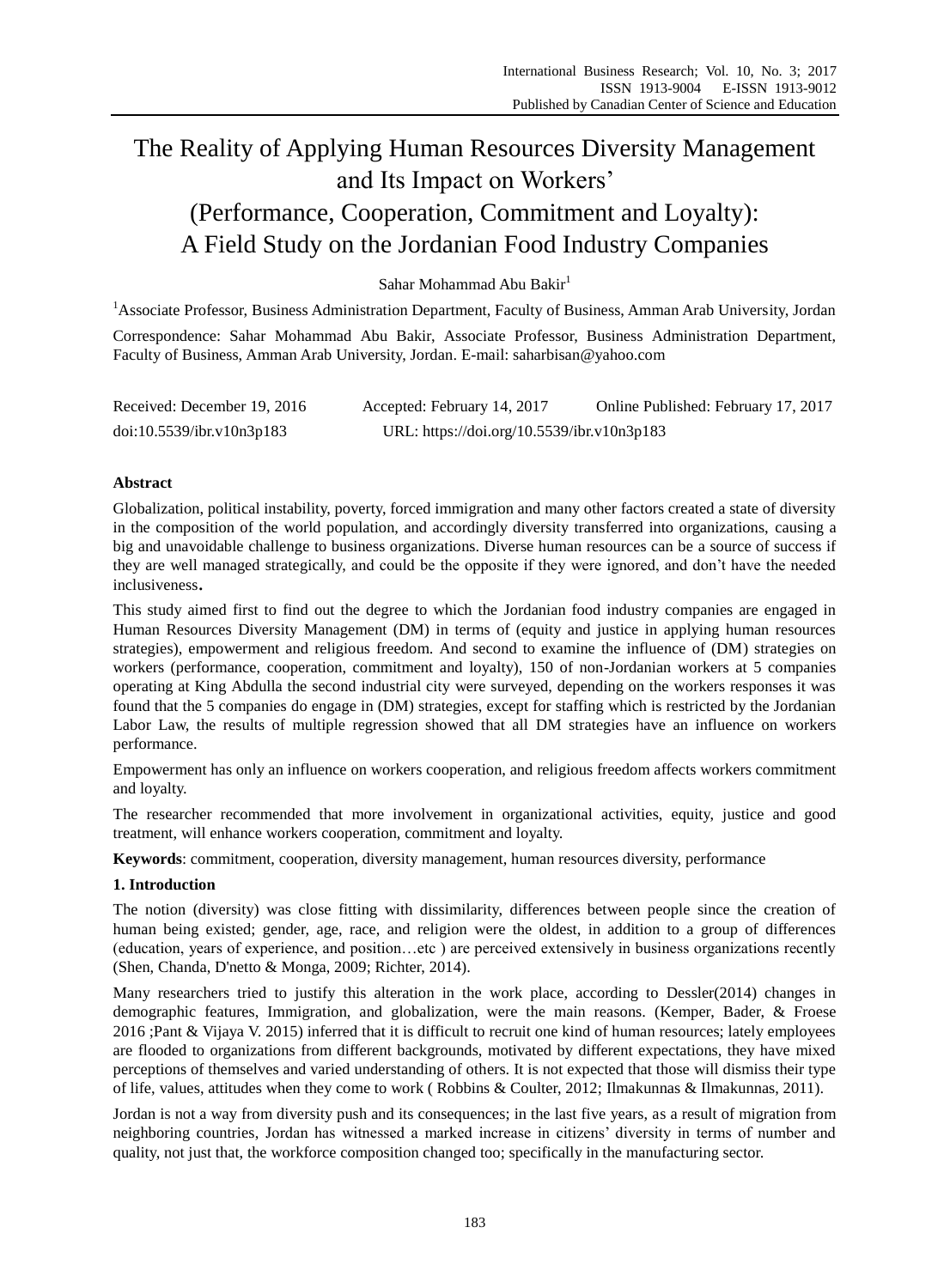So this paper aims first to find out if Jordanian food Industry companies are involved in managing diversity in a strategic manner, and the second objective is to explore the impact of diversity management strategies on workers (performance, cooperation, commitment and loyalty.

# **2. Research Model and Variables**

Relying on the previous literature the researcher selected the study's variables as follows**:** The independent variable: (diversity management strategies) which was measured through equity and justice in applying human resources strategies (staffing, development, compensation and performance appraisal), empowerment and religious freedom. While the dependent variable: was measured through workers' performance (productivity and products quality), workers cooperation with their colleagues and with management, and workers loyalty and their commitment.

# **Independent variable /s**  $\blacksquare$  **Dependent variable /s**

# **Diversity management strategies**

 Equity and Justice in HR strategies:(Staffing, Development, Compensation, Performance appraisal) Empowerment Religious Freedom • Performance • Cooperation Loyalty & Commitment

# *2.1 Research Hypotheses*

**Ho1:** Jordanian food industry companies don't engage in diversity management strategies.

**Ho2:** Diversity management strategies (equity and Justice in HR strategies: staffing, development, compensation, performance appraisal), empowerment, and religious freedom have a positive influence on workers' (performance, cooperation, loyalty and commitment)

The following sub hypotheses derived from the main second hypothesis:

**Ho21:** Diversity management strategies have a positive influence on workers' performance.

**Ho2<sup>2</sup>** Diversity management strategies have a positive influence on workers' cooperation.

**Ho2<sup>3</sup>** Diversity management strategies have a positive influence on workers' loyalty& commitment.

# **3. Theoretical Background and Literature Review**

# *3.1 Human Resources Diversity & Diversity Dimensions*

There is no assent of what diversity encompasses; people can be categorized according to their noticeable features, or to their socio cognitive unnoticeable traits (Alca´zar, 2012). At the work place people can be assorted due their positions in the hierarchy, their seniority, or education.

However (Ferdman & Sagiv, 2012; Hellriege & Slocum, 2011; Robbins & Judge, 2013) believed that demographic features (gender, age, color, disability and finally race) were the principle of differentiation between humans even in workplace.

When it comes to Gender it was the oldest segregation. Women participation in the labor market began to increase after 1960s, but lower than males' in positions, salaries, development and promotion opportunities (Snell & Bohlander, 2013).

In the last decades an optimistic view began to show; women took up an appropriate place in top management and engaged in strategic management process (Opstrup & Villadsen, 2014). Even though in reality women representativeness didn't exceed third of males' numbers, participated just in specific domains (Dezso & Ross, 2012), furthermore some of the research results (Abdullah, Ismail, & Nachum, 2016) indicated that women strategic partnership didn't achieve considerable financial yield.

Another traditional dimension is Age. (Dessler, 2014) supposed that the increase in life expectations forced age diversity within organizations, different generations are to work beside each other. **(**Rabl & Triana, 2014; Boehm,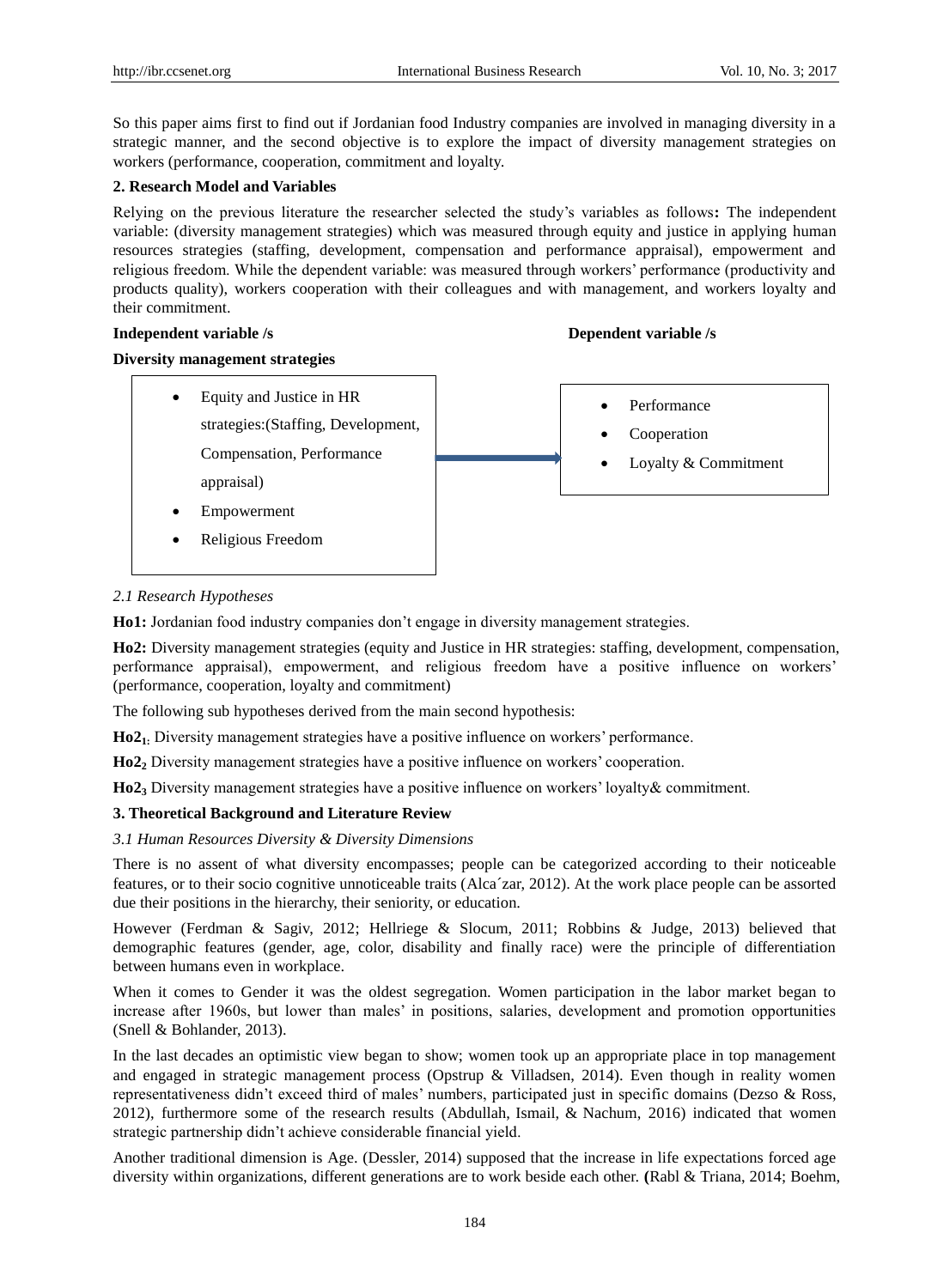Kunze, & Bruch, 2014) pointed that age diversity in any organization is unavoidable and beneficial too; old workers with long experience are good investment as they are knowledgeable, hard workers and loyal.

**Colorism** was rooted in Europe and U.S.A, people were categorized according to their skin color, hair type, and their physical appearance, the distinction was made between darkness and lightness (Hunter, 2007). The darker the person is, the less are the privileges he / she will get in the work place (Wilton, Sanchez, & Chavez 2013; Hernandez, 2010).

In spite of the fact that discrimination is forbidden by law, it is sometimes manifested in countries where white are the majority (Block, Koch, Liberman, Merriweather, & Roberson, 2011)**.**

**Disability** had a special interest from regulators in the USA; the Americans with Disabilities Act of 1990 (ADA) was the foremost law aimed to dissolve any form of inequality and unfairness in hiring and compensating disable persons (Burkhauser, Schmeiser, & Weathers , 2012).

Thanem (2008) indicated that this type of diversity requires more attention to go beyond what medical reports considered as disability. Moreover (Houtenville & Kalargyrou 2012) referred to the cost and difficulties of preparing the appropriate physical and emotional work circumstances for this group without any harm. However organizations are likely to avail taxes credits and incentives, image and bright social responsibility record out of employing disable persons (Houtenville &Kalargyrou, 2012).

When it comes to Race: it is a social term attributed to the original country of the individual, or his/ her belonging to a specific group of people (Horsford, 2014).

In 1976 the Federal Government of USA issued RRA (Race Related Act) to forbid legally any form of discriminating people due to their race. According to Brown and Erskine (2009) only the documented discretionary actions are taken into consideration as law violation, this show that the indirect oral cues are out of accountability.

(Simon, Kinias, O'Brien, Major, & Bivolaru, 2013) admitted that race composed the largest percentage of discrimination; stereotyping made the issue wider and deeper.

#### *3.2 Workforce Diversity in Jordan*

The Jordanian law of labor No. 8 / 1996 organized the relationship between organizations' management and the employees, and guaranteed all the rights of them e.g., the article No. (13) explained in details the rights of disabled labors, while articles from (67) to (72) clarified the rights of working women.

Nationality is the major diversity in Jordanian workforce structure. Diversity was forced in its constituents by migrations. Since 1948 up to now Jordan was the shelter to the migrants from neighboring countries, (Al Musa & Yacoub, 2011). According to the formal statistics of 2015 the Jordanian government declared that there are more than one million and 300, 000 Syrian in Jordan; in addition to other nationalities, they are seeking to find any job under any conditions in the private sector.

To protect Jordanian workers, the labor law in article No. (12) prevent any organization from employing not Jordanians except for experts that are unique and their qualifications are not available nationally.

### *3.3 Benefits of Diversity*

The theory of appraising the linkage between diversity and organizations' benefits is not an easy one; the effect is not direct and incremental over time (Svyantek & Bolt 2004).

It was assumed that diversity reinforces organization's productivity, social facilitating and synergy between analogous groups to obtain collective goals (Luthans & Doh, 2011; Robbins & Judge, 2013).

**(**Richard, Murthi, & Ismail, 0207) concluded that racial diversity has a positive effect on the performance of American service organizations.

**)**Rasul & Rogger, 2015) reached to the point that diverse human resources enabled Nigerian public projects to be accomplished within the required quality and on time .

While (Richter, 2014; Pitts, 2009; Konopaske & Ivancevish, 2004) found a direct linkage between diversity, innovation and creative problem solving; diverse people are mighty to generate unique ideas and proliferate alternatives.

(Parrotta, Pozzoli, & Pytlikova, 2014) discovered a positive linkage between ethnic diversity and patents' number in the Danish technological sector. McGuirk and Jordan (2011) revealed that diversity stimulate creativity of the Irish Industrial organizations. While Yang and Konrad (2011) implied that diversity assisted in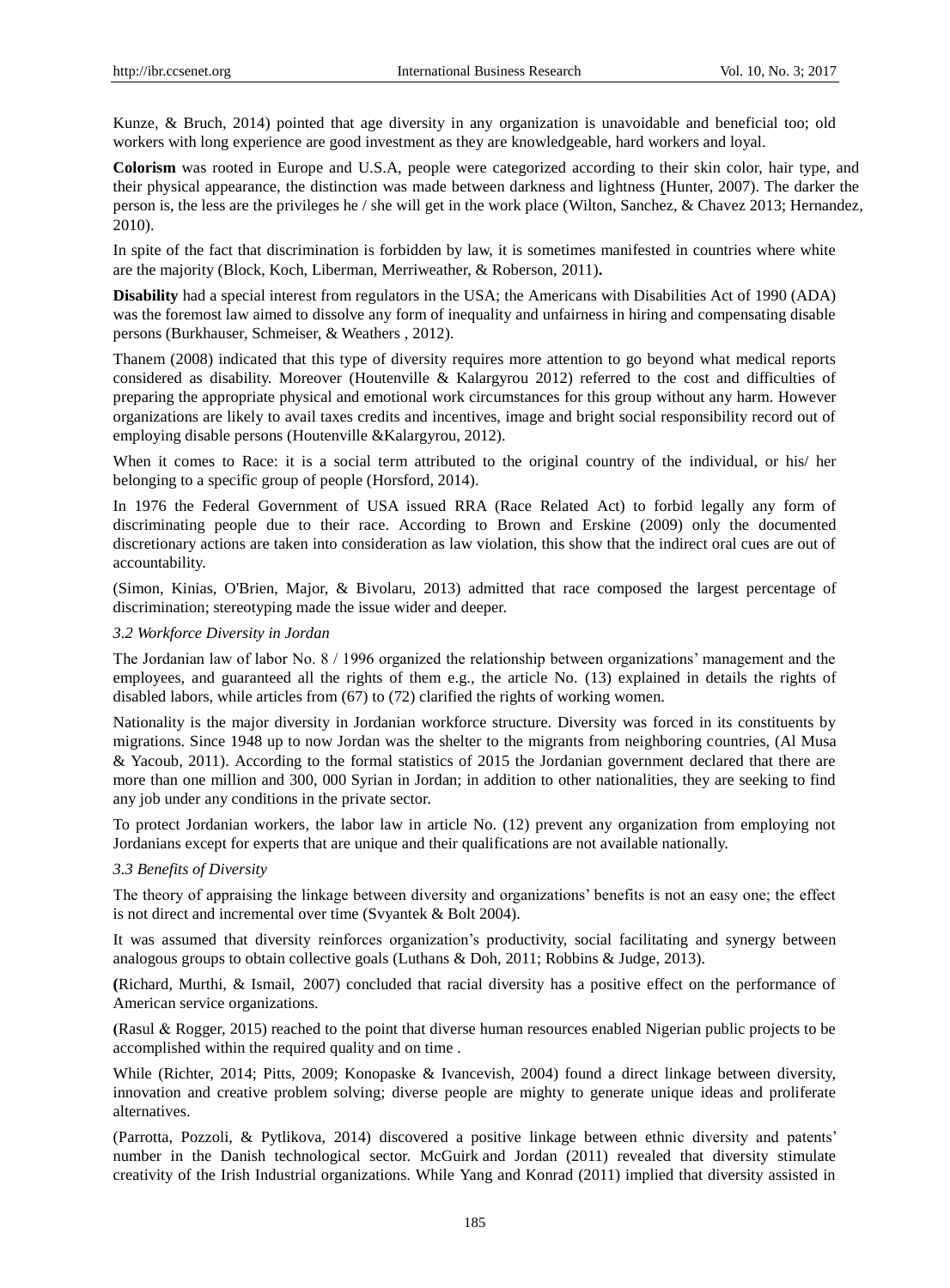accelerating innovation in the Canadian large production organizations, Moreover Niebuhr (2010) found out that diversity resulted in increasing new products and the number of patents in German organizations. On the other hand (Roberson & Park 2007; Bear, Rahman, & Post, 2010) put insight on the role of employing minorities in promoting organizations' positive reputation, and in gaining stakeholders' satisfaction. In (Herring, 2009) findings there was a positive correlation between race diversity and customers' numbers and their purchasing volume.

#### *3.4 Disadvantages of Diversity*

From a pessimistic view many researchers proved that dissimilarity diminish group cohesion and minimize cooperation, and weaken organizations' performance. (Woehr, Arciniega, & Poling, 2013) confessed that diversity activated conflict, destruct cohesion and team performance.

Furthermore diversity triggered stereotyping; gathering individuals into groups according to their culture, age, gender, color, race.. etc and opens the way to build incorrect expectations and prejudice ( Block et al., 2011; Dessler, 2014).

Otherwise diversity in any workplace increases the possibility of miscommunication, misunderstanding, perception problems and wrong interpretations, lack of trust, and different account of time urgency, particularly when making decisions (Luthans & Doh, 2011; Konopaske & Ivancevich, 2004).

(Cunningham 2009; Olsen & Martins, 2012) visualized Diversity Management (DM) as the mechanism to maximize usefulness of diversity and diminish its disadvantages.

# **4. Diversity Management**

#### *4.1 Diversity Management Objectives*

In its beginnings Diversity Management (DM) initiated to match the requirements of human rights movements, with no legal obligations (Sayers, 2012).

In 1960s the United States started the journey of issuing regulations against discriminations to form the DM introduction in U.S organizations; the objective was avoiding legal violation (Mkono, 2010). After then the concept developed; to be connected with planned actions of fair human resources strategies that aim to reach the optimal synergy between diverse human resources (Henry & Evans 2007; Ravazzani, 2016) .

#### *4.2 Managing Diversity Effectively*

(Shen et al., 2009 ; believed that to maximize the benefits of having diverse human resources the attempts must go beyond the traditional approaches of celebrating differences; compliance to the state law, fair human resources strategies aren't any more enough.

DM should compromise set of strategies to embody minorities with the rest of the organization, embedded in all organization's activities (Kemper, et al., 2016).

(Minorities inclusion) is crucial in DM, as Sabharwal (2014) proposed, being a part in making serious decisions, participated in solving pivotal organizational problems.

# *4.3 Diversity Management (DM) Results*

Wheeler (1998) noticed that it is not easy to measure DM results on productivity and monetary yield, (Ivancevich, & Gilbert, 2000) confirmed the measurement difficulty, and think that shortage of adequate information increased the complexity of measurement. (Pitts , 2009) assured that managing diversity will have positive impact on minorities' morale, increase job satisfaction and accordingly their productivity.

(Cunningham 2009; Singh, Winkel, & Selvarajan, 2013) confirmed the connection between DM and workers' performance.

(Yap, Holmes, Hannan, & Cukier, 2010; Reynolds, Rahman, & Bradetich, 2014) retrieved that DM energized employees to complete effectively and efficiently their tasks.

(Shen, D'Netto, & Tang, 2010; Jauhari & Singh 2013) assumed that DM activities foster workers' loyalty and commitment, inspire them for devoting extra efforts and time for the work benefit.

(Ashikali & Groeneveld 2014; Sabharwal 2014) compiled DM effect with the feeling of inclusiveness and value added teamwork, and cooperation between organization members.

El- Masarwah (2011) tried to find the connection between diversity management and Nurses commitment in public and private hospitals in Riyadh, Saudi Arabia. His results confirmed the positive influence of DM on employees' attitudes and behavior that are reflected in loyal, faithful human resources.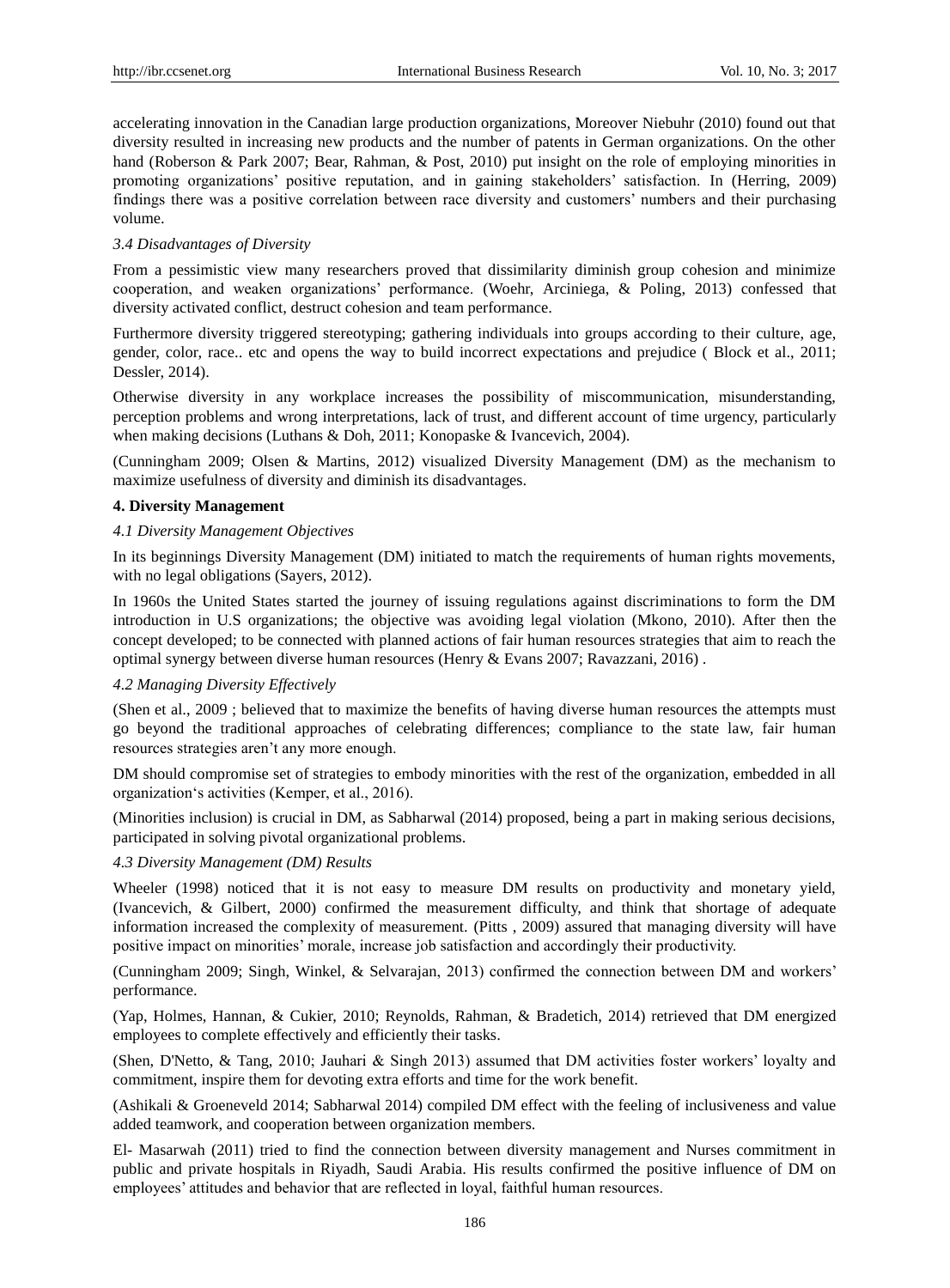(Smith, Morgan, King, & Peddie, 2012) supported the indoor advantages of DM and asserted the expansion of benefits to external stakeholders' satisfaction, reputation and organization's image.

### **5. Research Methodology**

### *5.1 Population and Sample*

Since most of diverse Human resources in Jordan are employed in the industrial sector, the researcher chose one of the industries that have sufficient numbers of non-Jordanian workforce (food industrial companies), which are operating at King Abdulla the second industrial city, where five of them agreed to be involved in the study, the sampling unit was the non-Jordanian workers in the five companies, 150 questionnaires were distributed, 143 of them were analyzed.

### *5.2 The Study Tool*

The researcher depend on a 5 points likert scale questionnaire, which was set in the Arabic and in a simple language suits the educational level of the respondents, the questionnaire comprised three groups of questions; the first express the sample demographic information, the second took in diversity management strategies and the last part concerned with the dependent variable elements .

Justice between Jordanian workers and non-Jordanians was the substance of the questionnaire questions,

The answers were measured from strongly disagreed (1 point) to strongly agreed (5 points).

#### 5.2.1 Tool Validity

To evaluate the questionnaire's validity, it was reviewed by a group of academic specialists in Human Resources Management; their correction notes were taken into account in reformulating the tool's questions**.** 

#### 5.2.2 Tool Reliability

To assess the internal consistency of the study questions; Cronbach's Alpha was calculated, the findings for all the independent and dependent variables and sub variable were above 70% and according to (Sekaran, 2003) The results indicated that the study's tool is reliable.

#### **6. Statistical Analysis Results**

(SPSS) version 21was used for analyzing the collected data.

Frequencies, percentage, arithmetic mean, standard deviation, one sample t test, and multiple regression were calculated to obtain the study's results as follows:

# *6.1 Sampling Unit Characteristics*

By using frequencies and percentage It was found that 95% of the respondents were males, all of them are Arabs, all of them are working in non-managerial positions. When it comes to education 8% of them have university degree but from universities in their home countries, not exceeding B.A. 6% of them are not Muslims.

#### *6.2 The Results of Descriptive Analysis*

Table (1) demonstrates the total arithmetic means and total standard deviations of the sampling unit responses on the study's questions. Based on the mean scale (3) as a basis for comparison, it appears that the mean of staffing was the lowest (2.78), it is known that staffing procedures, are monitored by the Jordanian ministry of labor; any breach is not allowed. The means of the other HR strategies were above (3) and so for empowerment. Religious freedom gain the highest mean (3.99) this result is consistent with the community view in Jordan, where all religions are living together away from any discrimination.

| Independent Variable/s | Mean | S.D   |                   | Mean | S.D   |
|------------------------|------|-------|-------------------|------|-------|
| <b>HR</b> strategies   |      |       | Empowerment       | 3.53 | .684  |
| <b>Staffing</b>        | 2.78 | 0.746 |                   |      |       |
| Development            | 3.10 | 0.656 | Religious freedom | 3.99 | 0.578 |
| Compensation           | 3.14 | 0.643 |                   |      |       |
| Performance appraisal  | 3.29 | 0.862 |                   |      |       |
| 63 Hypotheses Testing  |      |       |                   |      |       |

# Table 1. Descriptive statistics results

*6.3 Hypotheses Testing*

#### 6.3.1 The First Hypothesis

Ho1: Jordanian food industry companies don't engage in diversity management activities (Justice in HR strategies, empowerment, and religious freedom).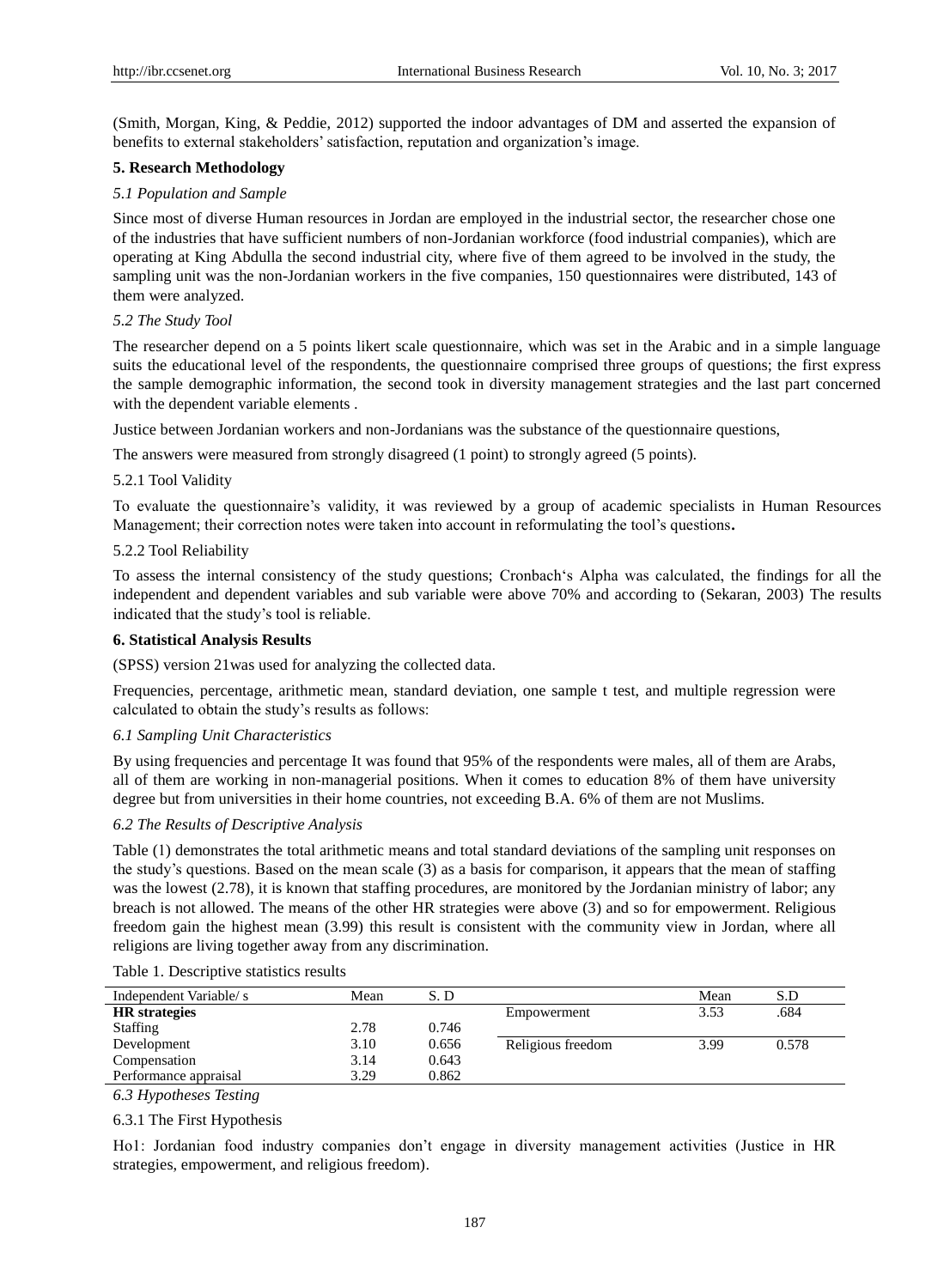To test the first hypothesis, as clarified in table (2) One sample t test, with test value  $=$  3 was calculated

The basis for accepting or rejecting the null hypothesis depends on (t) calculated values, and (t) significance level for each variable,

The results in the table exposed that the calculated (t) values of all the sub independent variables were larger than (t) tabulated value (1.97) at 0.05 sig level, adding to that (t) sig level for all the variables were less than 0.05. Which inferred that the surveyed organizations do engaged in diversity management strategies.

| Table 2. One sample t test              |                  | test value $=$ 3 | 95% Confidence Interval of the Difference |                            |                 |                  |
|-----------------------------------------|------------------|------------------|-------------------------------------------|----------------------------|-----------------|------------------|
| <b>Variables</b>                        | <b>T</b> value   | df               | Sig.<br>$(2-tailed)$                      | Mean<br><b>Differences</b> | Lower           | Upper            |
| <b>HR</b> strategies                    | 5.275            | 173              | .000                                      | .09457                     | .0592           | .1300            |
| Empowerment<br><b>Religious freedom</b> | 13.067<br>32.194 | 173<br>173       | .000<br>.000                              | 0.39511<br>.98563          | 0.3354<br>.9252 | 0.4548<br>1.0461 |

*Tabulated t value= 1.97, p= 0.05* 

6.3.2 The Second Hypothesis

Ho2: Diversity management strategies Have a positive influence on workers' (performance, cooperation, loyalty and commitment) .

The second main hypothesis was divided into 3 sub hypotheses. Multiple linear regression was used for hypotheses testing, with 0.05 p value, and the hypothesis will be rejected if the calculated (t sig value) is less than 0.05.

Ho21: Diversity management strategies have a positive influence on workers' performance.

Table (3) outlined the results of multiple linear regression of the impact of DM strategies (HRM, empowerment and religious freedom) on workers performance. The table manifested also the value of Pearson correlation (R) (.363) which expounded a positive association between the independent variables and the dependent, the value of  $(R<sup>2</sup>)$  (0.132) shows that 13.2% of the deviation in the dependent variable caused by the independents, for F sig (0.000) which was < 0.05 affirmed that the model is suitable to continue the regression calculations. Referring to coefficients it is found that the calculated t values were as follows: (3.923) for human resources strategies with 0.00 sig), (2.974) for empowerment with 0.003 sig , and ( 2.048) for religious freedom with 0.042 sig.

it is clear that the sig level for all the independent sub variables are less than .05, The results inferred that all the DM strategies have an influence on workers performance, with disparity in effect as the values of Beta labeled that the highest effect was for HR Strategies as Beta  $= (0.282)$ , followed by empowerment as Beta  $= (0.213)$  and the lowest effect was for religious freedom with (0.146) Beta value.

Model Summery & ANOVA results R R2 Adjusted R2 F calculated F sig 0.363 .132 .132 0.117 8.623 .000b Coefficient Sub-independent Variables B Beta T - calculated T sig Constant 1.058 2.177 .031 Human resources strategies .418 .282 3.923 .000 Empowerment

Table 3. Results of testing  $Ho2<sub>1</sub>$ 

Ho22: Diversity management strategies have a positive influence on workers' cooperation.

Table (4) summarized the multiple regression results of DM strategies on workers cooperation

The value of R was (0.210) articulated the positive weak nexus between DM strategies and workers cooperation,  $R<sup>2</sup>$  was (.04%) which set forth that independent variables don't explain more than this percentage of the deviation of workers cooperation. while the results of (t values) and their sig indicated that just (empowerment) had an influence on workers cooperation.

Religious freedom .127 .146 .042

Whereas HR strategies neither religious freedom have an impact on workers cooperation, (t sig values) for both variables were  $> 0.05$ .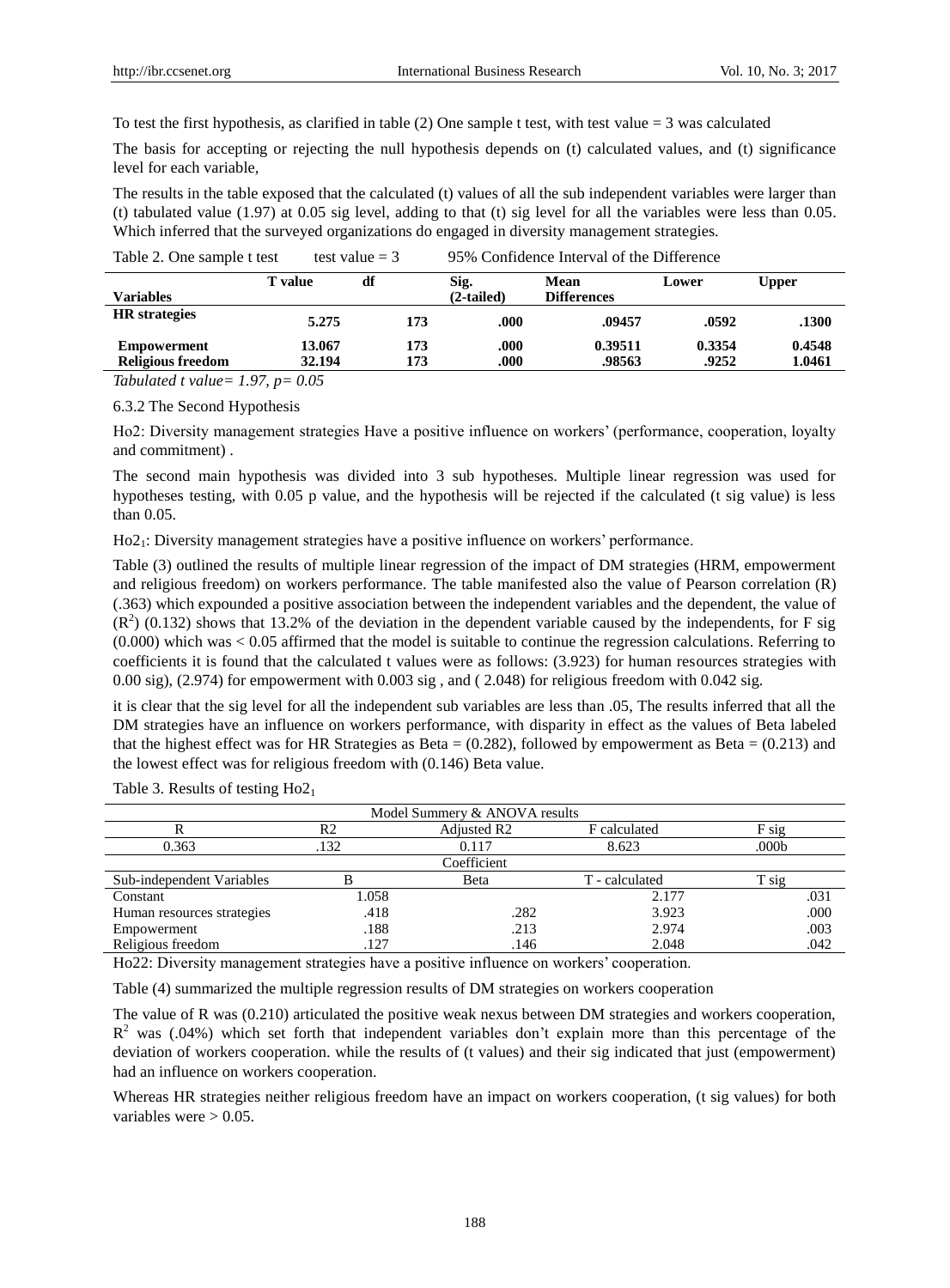#### Table 4. Results of testing  $Ho2<sub>2</sub>$

| Model Summery & ANOVA results                                                                                                                                                                                                                                                                                                           |         |                         |                                                                                                                                                                                                                                   |               |  |  |  |
|-----------------------------------------------------------------------------------------------------------------------------------------------------------------------------------------------------------------------------------------------------------------------------------------------------------------------------------------|---------|-------------------------|-----------------------------------------------------------------------------------------------------------------------------------------------------------------------------------------------------------------------------------|---------------|--|--|--|
|                                                                                                                                                                                                                                                                                                                                         |         | Adjusted R <sub>2</sub> | F calculated                                                                                                                                                                                                                      | F sig         |  |  |  |
| .210 <sup>a</sup>                                                                                                                                                                                                                                                                                                                       | .044    | .027                    | 2.613                                                                                                                                                                                                                             | $.05^{\circ}$ |  |  |  |
| Coefficient                                                                                                                                                                                                                                                                                                                             |         |                         |                                                                                                                                                                                                                                   |               |  |  |  |
| Sub-independent Variables                                                                                                                                                                                                                                                                                                               |         | Beta                    | T - calculated                                                                                                                                                                                                                    | T sig         |  |  |  |
| Constant                                                                                                                                                                                                                                                                                                                                | 2.980   |                         | 5.001                                                                                                                                                                                                                             | .000          |  |  |  |
| Human resources strategies                                                                                                                                                                                                                                                                                                              | $-.091$ | $-.053$                 | $-.697$                                                                                                                                                                                                                           | .487          |  |  |  |
| Empowerment                                                                                                                                                                                                                                                                                                                             |         |                         |                                                                                                                                                                                                                                   |               |  |  |  |
|                                                                                                                                                                                                                                                                                                                                         | .193    | .188                    | 2.493                                                                                                                                                                                                                             |               |  |  |  |
|                                                                                                                                                                                                                                                                                                                                         |         |                         |                                                                                                                                                                                                                                   | .014          |  |  |  |
| Religious freedom                                                                                                                                                                                                                                                                                                                       | .065    | .064                    | .856                                                                                                                                                                                                                              | .393          |  |  |  |
| $\mathbf{H} \cdot \mathbf{A}$ $\mathbf{D}$ $\mathbf{A}$ $\mathbf{B}$ $\mathbf{A}$ $\mathbf{A}$ $\mathbf{A}$ $\mathbf{A}$ $\mathbf{A}$ $\mathbf{A}$ $\mathbf{A}$ $\mathbf{A}$ $\mathbf{A}$ $\mathbf{A}$ $\mathbf{A}$ $\mathbf{A}$ $\mathbf{A}$ $\mathbf{A}$ $\mathbf{A}$ $\mathbf{A}$ $\mathbf{A}$ $\mathbf{A}$ $\mathbf{A}$ $\mathbf{A$ |         |                         | $\sim$ . The contract of the contract of the contract of the contract of the contract $\sim$ 0. The contract of the contract of the contract of the contract of the contract of the contract of the contract of the contract of t |               |  |  |  |

Ho23: Diversity management strategies have a positive influence on workers' loyalty & commitment.

The visualized values in Table (5) indicated that there is a weak positive correlation between the tested variables, due to  $R = 0.294$ .

It is appeared that the value of F sig (.012) is less than 0.05 which means that the model is adequate for regression test, while the values of (t sig) proved that just religious freedom affects workers commitment and loyalty, t sig value was 0.03 less than 0.05.

The numbers in the table elucidated that the other two sub variables (HR strategies and empowerment) had no effect on workers commitment and loyalty.

Table 5. Results of testing Ho23

| Model Summery & ANOVA results |       |                         |                |                |  |  |
|-------------------------------|-------|-------------------------|----------------|----------------|--|--|
|                               |       | Adjusted R <sub>2</sub> | F calculated   | F sig          |  |  |
| .249 <sup>a</sup>             | .062  | .045                    | 3.745          | $.012^{\circ}$ |  |  |
| Coefficient                   |       |                         |                |                |  |  |
| Sub-independent Variables     |       | Beta                    | T - calculated | T sig          |  |  |
| Constant                      | 1.804 |                         | 2.744          | .007           |  |  |
| Human resources strategies    | .238  | .123                    | 1.651          | .101           |  |  |
| Empowerment                   | .027  | .024                    | .315           | .753           |  |  |
| Religious freedom             | .250  | .221                    | 2.970          | .003           |  |  |

# **7. Discussion and Recommendations**

The results of the arithmetic mean showed that the respondents were satisfied of DM strategies their organizations were engaged in, except for staffing. While the results of hypotheses testing exposed that all the DM strategies have an influence on workers performance, which go with the findings of Pitts (2009); Cunningham (2009) and Singh et al., (2013). Whereas simply empowerment has influenced workers cooperation, and just religious freedom has an impact on workers' loyalty and commitment.

These results didn't coincide with the results of (El- Masarwah 2011) Yap et al., (2010), Reynolds et al(Ashikali & Groeneveld 2014).

Since the surveyed organizations are restricted with the labor of law when it comes to workers staffing, compensation, benefits and promotion, the companies' management can give more attention to other aspects than those. Good communication, open door policy, keeping the workers fully informed with what is expected of them, team work will surely make a difference in strengthening workers relationship with each other, and with the management.

Citizenship behavior commitment and loyalty can be spurred through involvement, equity and justice good treatment, and more freedom to express their suggestions, recognition programs with financial and non-financial rewards especially that their salaries are predetermined and controlled by law. in addition to providing them with suitable place for living.

All the above mentioned methods and others will be able to energize non-Jordanian workers' loyalty, faithful and commitment.

The researcher recommended conducting other researches in some other industries, using some other variables.

#### **Acknowledgement**

The author is grateful to Amman Arab University, Amman, Jordan, for the financial support granted to this research project.

# **References**

Abdullah, S. N., Ismail, K. N., & Nachum, L. (2016). Does Having Women on Boards Create Value? The Impact of Societal Perceptions and Corporate Governance in Emerging Markets. *Strategic Management Journal*,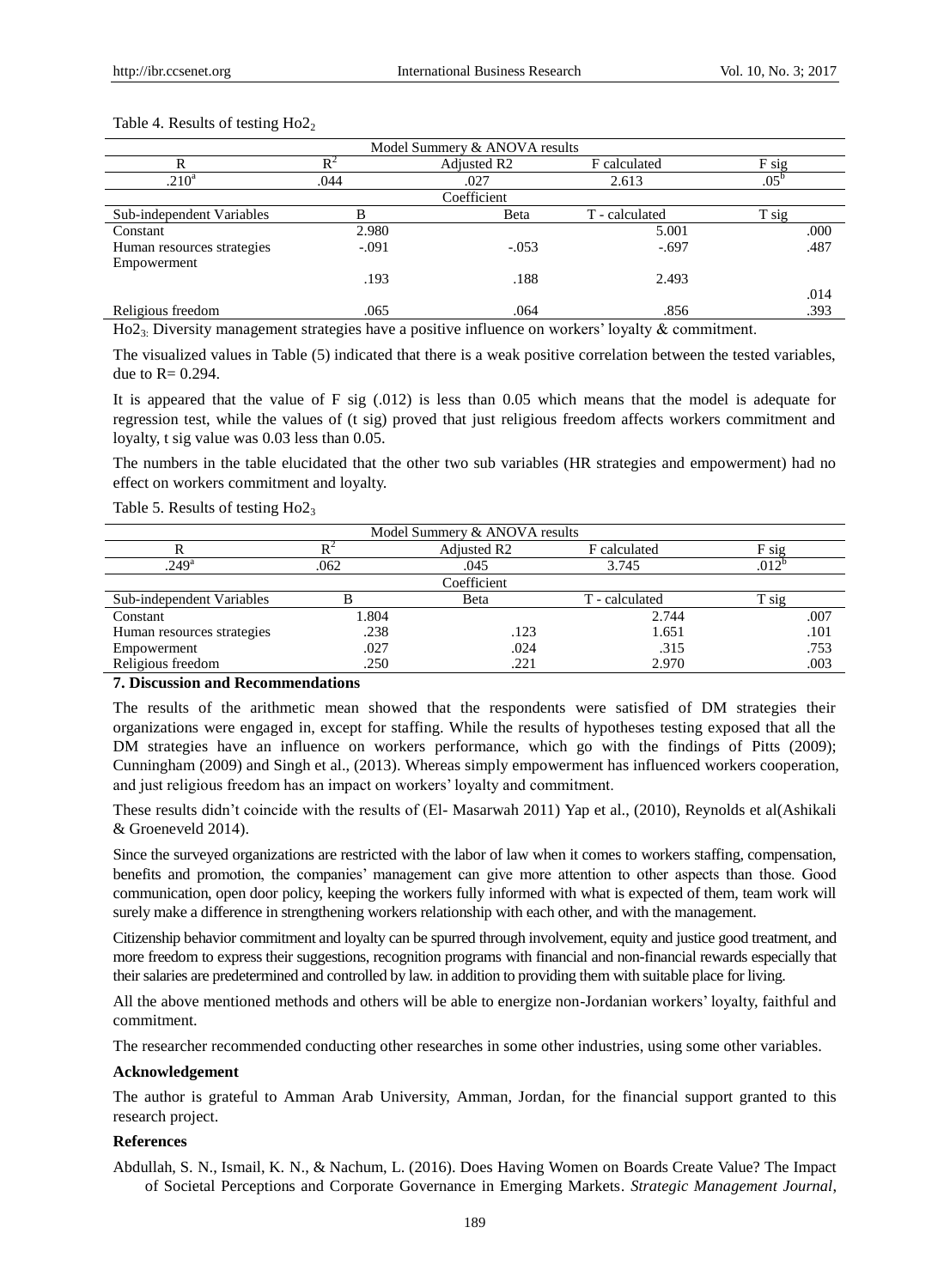*37*(3), 466-476. https://doi.org/10.1002/smj.2352

- Alcázar, M. F., Romero-Fernández, P. M., & Sánchez-Gardey, G. (2012). Transforming human resource management systems to cope with diversity. *Journal of Business Ethics*, *107*(4), 511-531. https://doi.org/10.1007/s10551-011-1061-0
- Al-Musa, M., &Yacoub, M. (2011). *Breaking the Silence: Irregular Migrant Workers in Jordan: Between Marginalization and Integration.*
- Ashikali, T., & Groeneveld, S. (2015). Diversity management for all? An empirical analysis of diversity management outcomes across groups. *Personnel Review*, *44*(5), 757-780. https://doi.org/10.1108/PR-10-2014-0216
- Bear, S., Rahman, N., & Post, C. (2010). The impact of board diversity and gender composition on corporate social responsibility and firm reputation. *Journal of Business Ethics*, *97*(2), 207-221. https://doi.org/10.1007/s10551-010-0505-2
- Block, C. J., Koch, S. M., Liberman, B. E., Merriweather, T. J., & Roberson, L. (2011). Contending with stereotype threat at work: A model of long-term responses. *The Counseling Psychologist*, *39*(4), 570-600. https://doi.org/10.1177/0011000010382459
- Boehm, S. A., Kunze, F., & Bruch, H. (2014). Spotlight on age-diversity climate: The impact of age-inclusive HR practices on firm‐level outcomes. *Personnel Psychology*, *67*(3), 667-704.
- Brown, A., & Erskine, A. (2009). A Qualitative study of judgments in race discrimination employment cases, *Law & Policy*, *31*(1), 142-159. https://doi.org/10.1177/0011000010382459
- Burkhauser, R. V., Schmeiser, M. D., & Weathers, R. R. (2012). The importance of anti-discrimination and workers' compensation laws on the provision of workplace accommodations following the onset of a disability. *ILR Review*, *65*(1), 161-180. https://doi.org/10.1177/001979391206500109
- Cunningham, G. B. (2009). The moderating effect of diversity strategy on the relationship between racial diversity and organizational performance. *Journal of Applied Social Psychology*, *39*(6), 1445-1460. https://doi.org/10.1111/j.1559-1816.2009.00490.x
- Dessler, G. (2014). *Fundamentals of human resource management*. (3rd ed.) Harlow, Pearson Education Limited.
- Dezso, C. L., & Ross, D. G. (2012). Does female representation in top management improve firm performance? A panel data investigation. *Strategic Management Journal*, *33*(9), 1072-1089. https://doi.org/10.1002/smj.1955
- El-Masarwa, A. (2011) *Impact of Managing Human Resources Diversity in the Nursing Sector on Organizational Commitment: A Comparative Study Between Public and Private Hospitals in Riyadh City*, (Unpublished Doctoral dissertation). Amman Arab University, Amman, Jordan.
- Ferdman, B. M., & Sagiv, L. (2012). The Value of Connecting Diversity in Organizations and Cross‐Cultural Work Psychology Through Dialogue and Multiplicity. *Industrial and Organizational Psychology*, *5*(3), 373-379. https://doi.org/10.1111/j.1754-9434.2012.01454.x
- Hellriege, D., & Slocum, J. W. (2011). *Organizational behavior*, (13th ed.), Mason OH, South Western Cengage Learning.
- Henry, O., & Evans, A. J. (2007). Critical review of literature on workforce diversity. *African Journal of Business Management*, *1*(4), 72-76. http://www.academicjournals.org/ajbm
- Hernandez, T. K. (2010). Employment Discrimination in the Ethnically Diverse Workplace. *Judges J. 49*(33), 33-37. [http://ir.lawnet.fordham.edu/faculty\\_scholarship/14](http://ir.lawnet.fordham.edu/faculty_scholarship/14)
- Herring, C. (2009). Does diversity pay? Race, gender, and the business case for diversity. *American Sociological Review*, *74*(2), 208-224. https://doi.org/10.1177/000312240907400203
- Horsford, S. D. (2014). When race enters the room: Improving leadership and learning through racial literacy. *Theory Into Practice*, *53*(2), 123-130. https://doi.org/10.1080/00405841.2014.885812
- Houtenville, A., & Kalargyrou, V. (2012). People with disabilities: Employers' perspectives on recruitment practices, strategies, and challenges in leisure and hospitality. *Cornell Hospitality Quarterly*, *53*(1), 40-52. https://doi.org/10.1177/1938965511424151
- Hunter, M. (2007). The persistent problem of colorism: Skin tone, status, and inequality. *Sociology*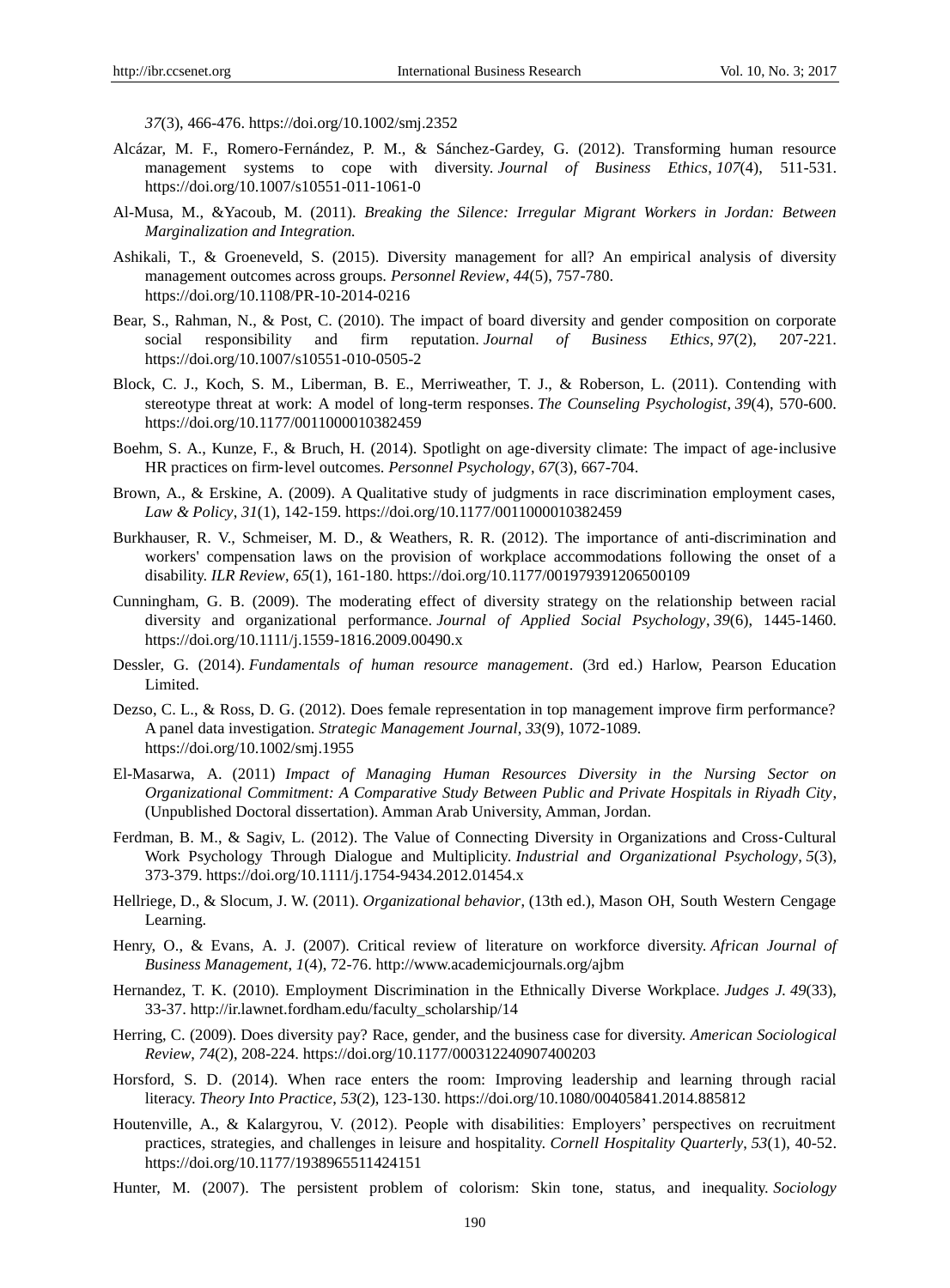*Compass*, *1*(1), 237-254. https://doi.org/10.1111/j.1751-9020.2007.00006.x

- Ilmakunnas, P., & Ilmakunnas, S. (2011). Diversity at the workplace: Whom does it benefit? *De Economist*, *159*(2), 223-255. https://doi.org/10.1007/s10645-011-9161-x
- Ivancevich, J. M., & Gilbert, J. A. (2000). Diversity management: Time for a new approach. *Public personnel management*, *29*(1), 75-92. https://doi.org/10.1177/009102600002900106
- Jauhari, H., & Singh, S. (2013). Perceived diversity climate and employees' organizational loyalty. *Equality, Diversity and Inclusion: An International Journal*, *32*(3), 262-276. https://doi.org/10.1108/EDI-12-2012-0119
- Jordanian Labor Law. (1996). No. 8 of 1996. Retrieved from www.mol.gov.jo
- Kemper, L. E., Bader, A. K., & Froese, F. J. (2016). Diversity management in ageing societies: A comparative study of Germany and Japan. *Management Revue*, *27*(1/2), 29.
- Konopaske, R., & Ivancevich, J. M. (2004). *Global management and organizational behavior: Text, readings, cases, and exercises*.Boston, McGraw Hill.
- Luthans, F., & Doh, J. P. (2012). *International management: Culture, strategy, and behavior*. (8th ed.). New York, NY: McGraw-Hill Irwin.
- McGuirk, H., & Jordan, D. (2012). Local labour market diversity and business innovation: evidence from Irish manufacturing businesses. *European Planning Studies*, *20*(12), 1945-1960. https://doi.org/10.1080/09654313.2012.722918
- Mkono, M. (2010). In defence of hospitality careers: Perspectives of Zimbabwean hotel managers. *International Journal of Contemporary Hospitality Management*, *22*(6), 858-870. https://doi.org/10.1108/09596111011063124
- Niebuhr, A. (2010). Migration and innovation: Does cultural diversity matter for regional R&D activity?. *Papers in Regional Science*, *89*(3), 563-585. https://doi.org/10.1111/j.1435-5957.2009.00271.x
- Olsen, J. E., & Martins, L. L. (2012). Understanding organizational diversity management programs: A theoretical framework and directions for future research. *Journal of Organizational Behavior*, *33*(8), 1168-1187. https://doi.org/10.1002/job.1792
- Opstrup, N., & Villadsen, A. R. (2015). The right mix? Gender diversity in top management teams and financial performance. *Public Administration Review*, *75*(2), 291-301. https://doi.org/10.1111/puar.12310
- Pant, J. J., & Vijaya, V. (2015). Challenges in Diversity Management: A Case Study of Medi Health Systems. *South Asian Journal of Management*, *22*(1), 159.
- Parrotta, P., Pozzoli, D., & Pytlikova, M. (2014). The nexus between labor diversity and firm's innovation. *Journal of Population Economics*, *27*(2), 303-364. https://doi.org/10.1007/s00148-013-0491-7
- Pitts, D. (2009). Diversity management, job satisfaction, and performance: Evidence from US federal agencies. *Public Administration Review*, *69*(2), 328-338. https://doi.org/10.1111/j.1540-6210.2008.01977.x
- Rabl, T., & del Carmen, T. M. (2014). Organizational value for age diversity and potential applicants' organizational attraction: Individual attitudes matter. *Journal of Business Ethics*, *121*(3), 403-417. https://doi.org/10.1007/s10551-013-1729-8
- Rasul, I., & Rogger, D. (2015). The impact of ethnic diversity in bureaucracies: Evidence from the Nigerian civil service. *American Economic Review*, *105*(5), 457-461. https://doi.org/10.1257/aer.p20151003
- Ravazzani, S. (2016). Understanding approaches to managing diversity in the workplace: an empirical investigation in Italy. *Equality, Diversity and Inclusion: An International Journal*, *35*(2), 154-168. https://doi.org/10.1108/EDI-08-2014-0062
- Reynolds, D., Rahman, I., & Bradetich, S. (2014). Hotel managers' perceptions of the value of diversity training: an empirical investigation. *International Journal of Contemporary Hospitality Management*, *26*(3), 426-446. https://doi.org/10.1108/IJCHM-02-2013-0079
- Richard, O. C., Murthi, B. P., & Ismail, K. (2007). The impact of racial diversity on intermediate and long-term performance: The moderating role of environmental context. *Strategic Management Journal*, *28*(12), 1213-1233. https://doi.org/10.1002/smj.633
- Richter, D. (2014). Demographic change and innovation: The ongoing challenge from the diversity of the labor